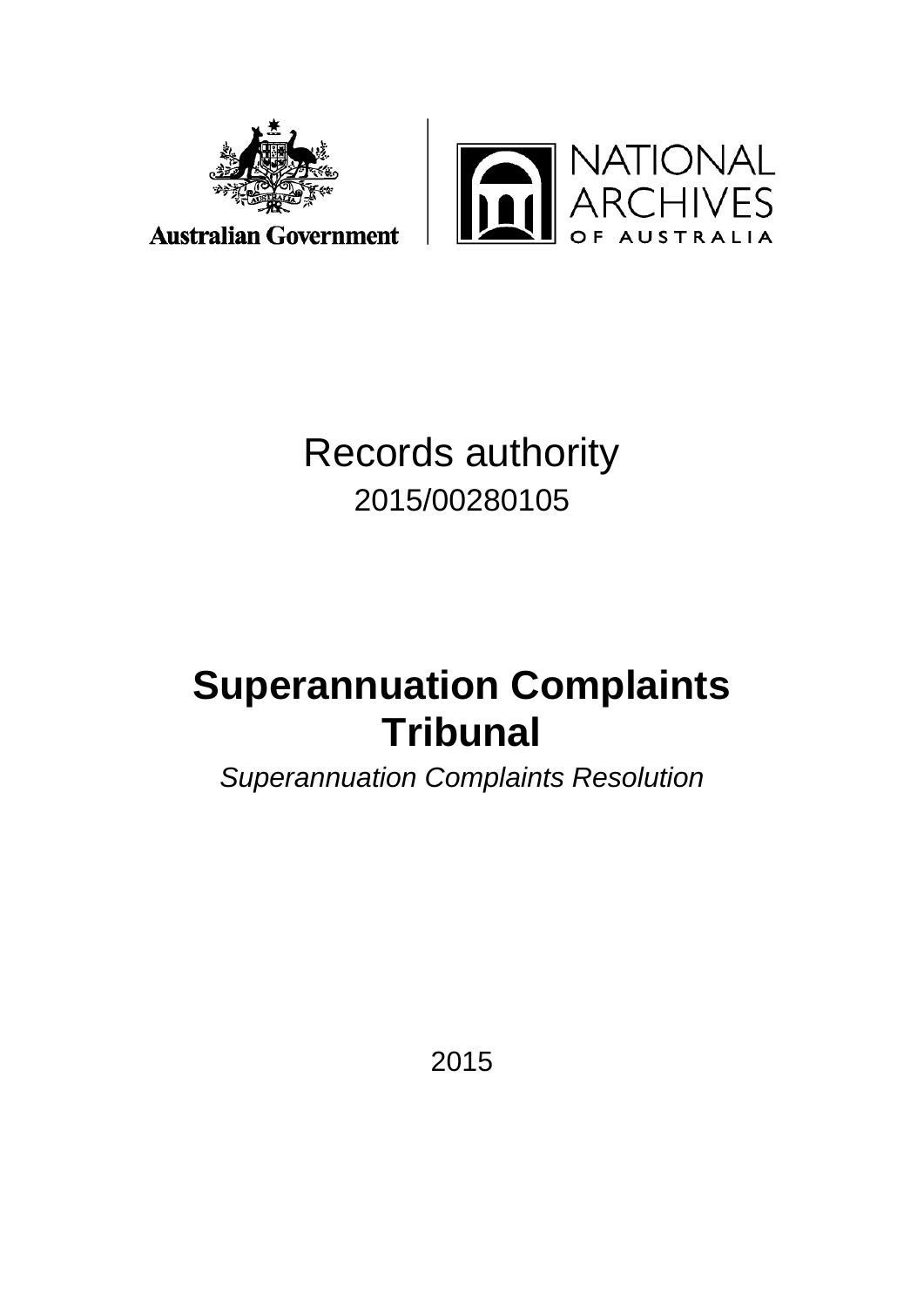

© Commonwealth of Australia (National Archives of Australia) 2015

### **Copyright**

This product, excluding the National Archives of Australia logo, Commonwealth Coat of Arms or registered trademark, has been licensed under a Creative Commons Attribution-Non-Commercial (CC-BY-NC) Version 4.0 International Licence. You may share, copy, redistribute, remix, transform and build upon this work for noncommercial purposes only. However, you must attribute the National Archives of Australia as the copyright holder of the original work, include the attribution as set out below and indicate if changes were made. The full terms and conditions of this licence are available at **[www.creativecommons.org](http://www.creativecommons.org/)** .

#### **Attribution**

This Records Authority is licenced by the Commonwealth of Australia (National Archives of Australia) under a Creative Commons Attribution-Non-Commercial (CC-BY-NC) Version 4.0 International Licence. The original version can be found **[on our website](http://www.naa.gov.au/)**.

#### **Accessibility**

This is an accurate reproduction of the authorised records authority content, created for accessibility purposes.

#### **Contact Us**

Enquiries relating to copyright or accessibility should be emailed to **[recordkeeping@naa.gov.au.](mailto:recordkeeping@naa.gov.au)**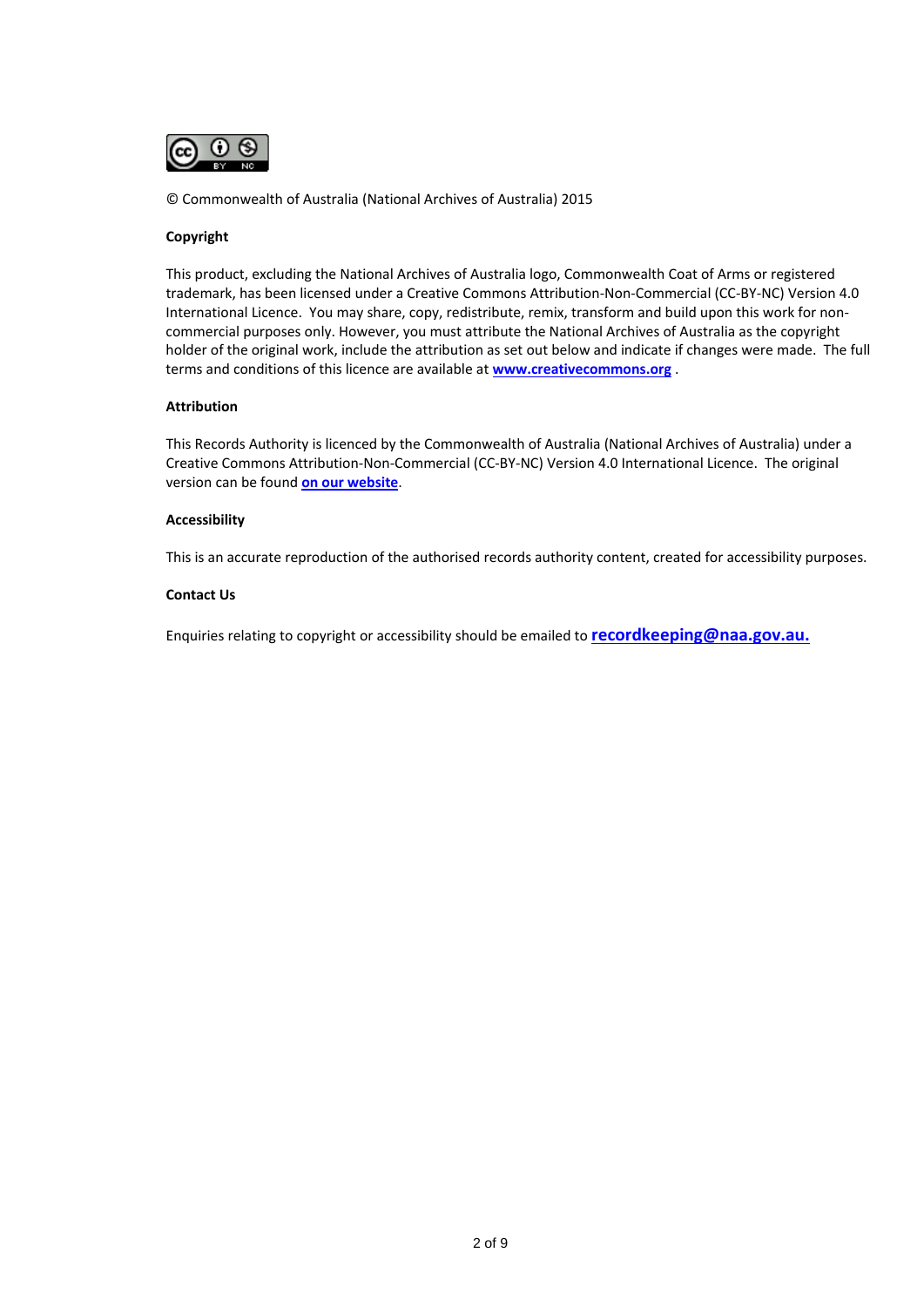## **CONTENTS**

| APPLICATION OF THIS AUTHORITY NAMES ARE AND THE RESERVE TO A REPORT OF THIS AUTHORITY |   |
|---------------------------------------------------------------------------------------|---|
|                                                                                       | 5 |
|                                                                                       | 6 |
| SUPERANNUATION COMPLAINTS RESOLUTION                                                  |   |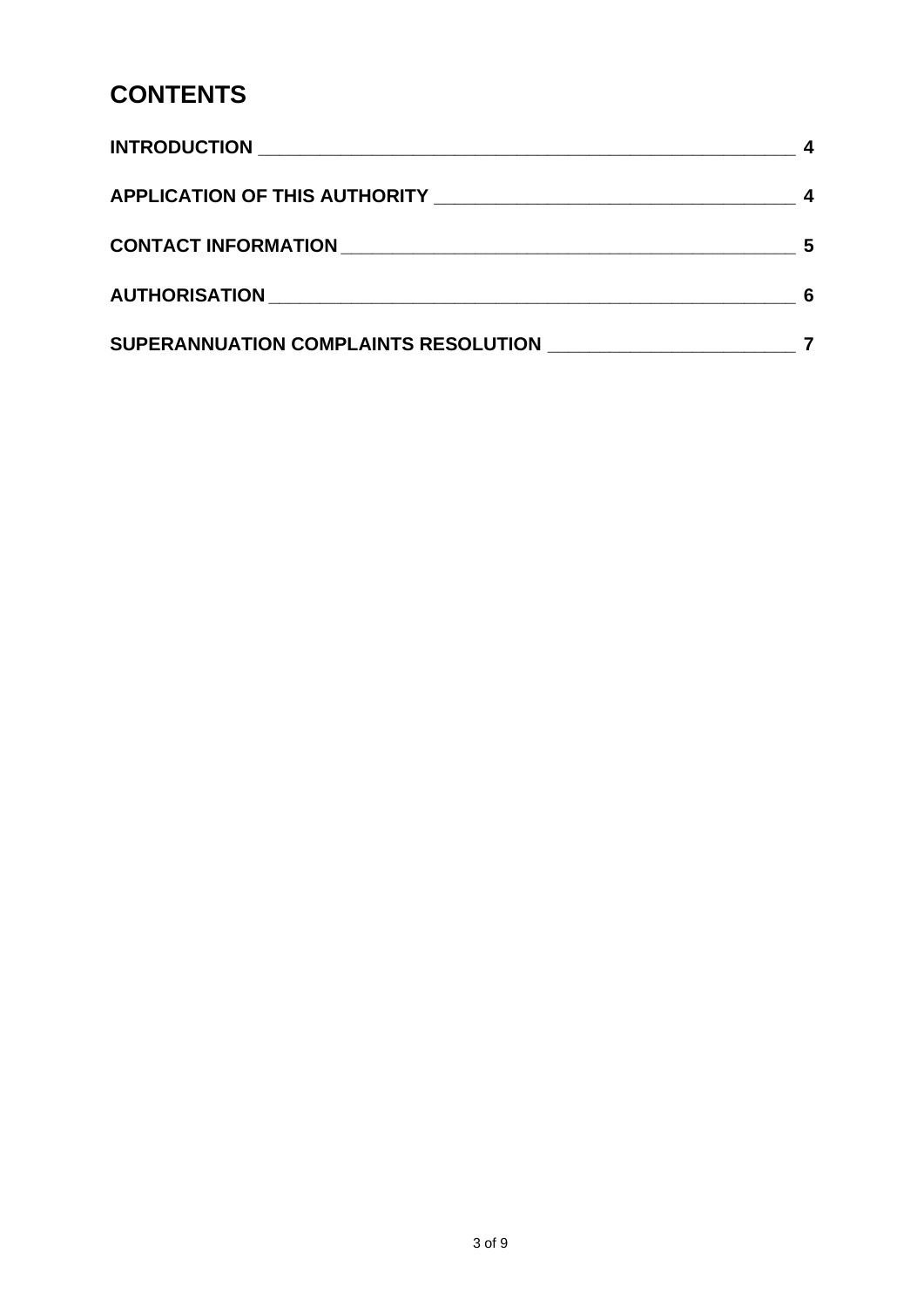### **INTRODUCTION**

The Superannuation Complaints Tribunal and the National Archives of Australia have developed this records authority to set out the requirements for keeping or destroying records for the core business of Superannuation Complaints Resolution. It represents a significant commitment on behalf of the Tribunal to understand, create and manage the records of its activities.

This records authority is based on the identification and analysis of the business of the Tribunal. It takes into account the agency's legal and organisational records management requirements, and the interests of stakeholders, the agency and the National Archives.

The records authority sets out those records that need to be retained as national archives and specifies the minimum length of time that temporary records need to be kept. This authority gives the Tribunal permission under the *Archives Act 1983*, for the destruction of the temporary records described after the minimum retention period has expired. Retention periods for these temporary records are based on: an assessment of business needs; broader organisational accountability requirements; and community expectations, and are approved by the National Archives on the basis of information provided by the agency.

As changes in circumstances may affect future records management requirements, the periodic review of this authority is recommended. All amendments must be approved by the National Archives.

### **APPLICATION OF THIS AUTHORITY**

- 1. This records authority should be used in conjunction with records authority 2011/00681744 covering the core businesses of Tribunal External Relations, and Tribunal Management and Statutory Appointments.
- 2. This records authority is to be used to determine how long records must be kept. Records are matched to the relevant core business and records class in the authority.
	- Where the minimum retention period has expired and the records are not needed for agency business they should be destroyed as authorised in this authority.
	- Records that have not reached the minimum retention period must be kept until they do.
	- Records that are identified as Retain as National Archives (RNA) are to be transferred to the National Archives of Australia for preservation.
- 3. This records authority should be used in conjunction with general records authorities such as:
	- AFDA Express issued by the National Archives to cover business processes and records common to Australian Government agencies;
	- General Records Authority 24 Records Relating to Data Matching Exercises; and
	- General Records Authority 31 for source (including original) records that have been copied, converted or migrated.
- 4. The Normal Administrative Practice (NAP) provision of the *Archives Act 1983* gives agencies permission to destroy certain records without formal authorisation. This usually occurs where records are duplicated, facilitative or for short-term use only. NAP does not replace arrangements agreed to in this authority but can be used as a tool to assist in identifying records for destruction together with an agency's records authority or authorities, and with AFDA and AFDA Express. The National Archives recommends that agencies develop and implement a Normal Administrative Practice policy. Advice and guidance on destroying records as a normal administrative practice and on how to develop an agency NAP policy is available from the National Archives' website at [www.naa.gov.au](http://www.naa.gov.au/)**.**
- 5. Records that are reasonably likely to be needed as evidence in a current or future judicial proceeding or are subject to a request for access under the *Archives Act 1983,* the *Freedom of Information Act 1982* or any other relevant act must not be destroyed until the action has been completed.
- 6. Records subject to a disposal freeze must not be destroyed until the freeze has been lifted. Further information about disposal freezes and whether they affect the application of this Authority is available from the National Archives website at [www.naa.gov.au.](http://www.naa.gov.au/)
- 7. Where the method of recording information changes (for example from a manual system to an electronic system, or when information is migrated from one system to a new system) this authority can still be applied, providing the records document the same core business. The information must be accessible for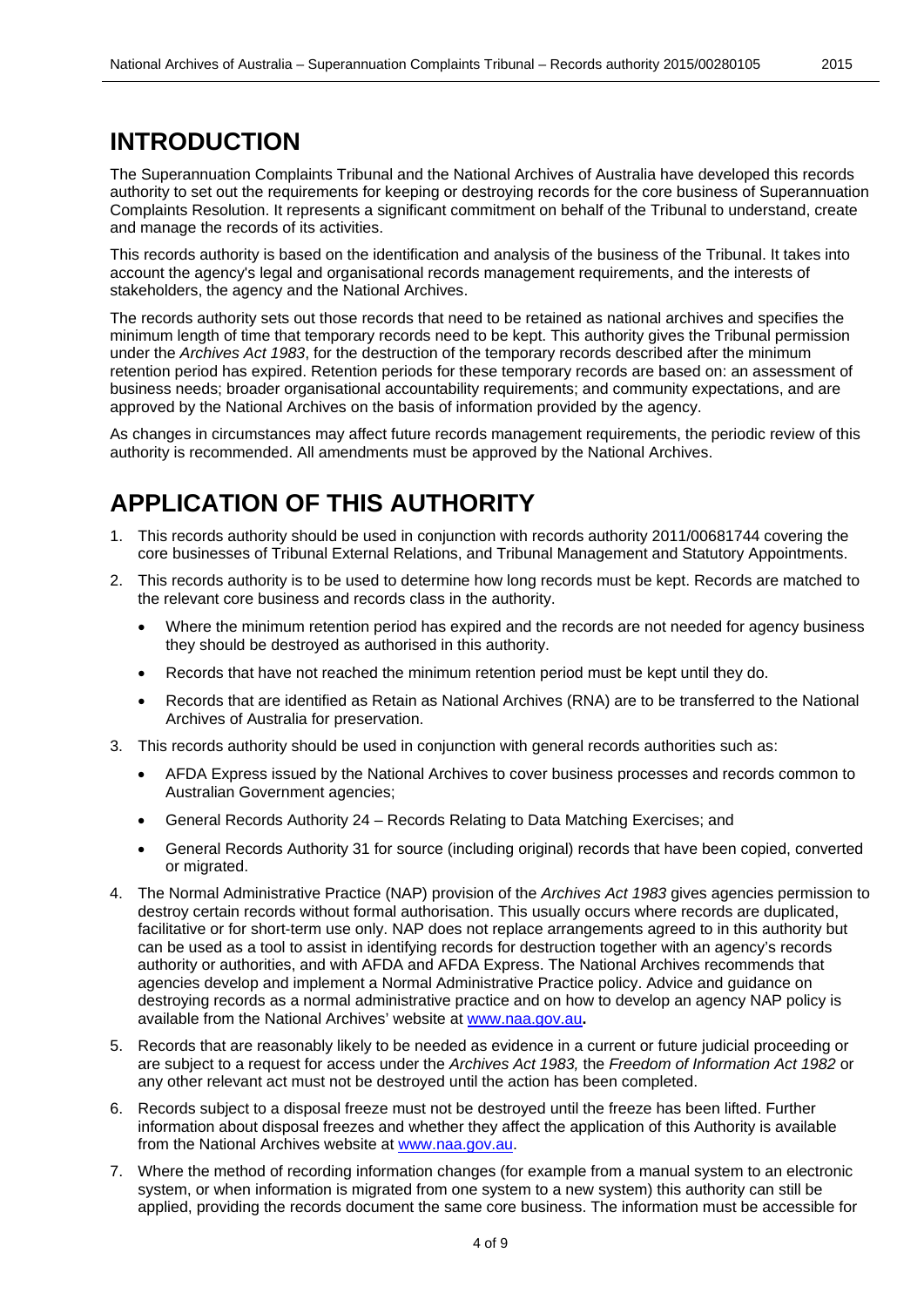the period of time prescribed in this authority. The agency will need to maintain continuing access to the information, including digital information, for the periods prescribed in this records authority or until the information is transferred into the custody of the National Archives.

- 8. In general, retention requirements indicate a minimum period for retention. The Tribunal may extend minimum retention periods if it considers that there is an administrative need to do so, without further reference to the National Archives. Where the Tribunal believes that its accountability will be substantially compromised because a retention period or periods are not adequate, it should contact the National Archives for review of the retention period.
- 9. Records coming within 'Retain as national archives' classes in this authority have been determined to be part of the archival resources of the Commonwealth under Section 3C of the *Archives Act 1983*. The determination of Commonwealth records as archival resources of the Commonwealth obliges agencies to transfer the records to the National Archives when they cease to be current and, in any event, within 15 years of when they were created, under Section 27 of the *Archives Act 1983*.
- 10. Records in the care of agencies should be appropriately stored, managed and preserved. Agencies need to meet this obligation to ensure that the records remain authentic and accessible over time. Under Section 31 of the *Archives Act 1983*, access arrangements are required for records that become available for public access including those records that remain in agency custody.
- 11. Appropriate arrangements should be made with the National Archives when records are to be transferred into custody. The National Archives accepts for transfer only those records designated as national archives.
- 12. Advice on how to use this authority is available from the Tribunal's records manager. If there are problems with the application of the authority that cannot be resolved, please contact the National Archives.

# **CONTACT INFORMATION**

For assistance with this authority or for advice on other records management matters, please contact the National Archives' Agency Service Centre.

Queen Victoria Terrace Tel: (02) 6212 3610 Parkes ACT 2600 Fax: (02) 6212 3989 PO Box 7425 **Email: [recordkeeping@naa.gov.au](mailto:recordkeeping@naa.gov.au)** Canberra Business Centre ACT 2610 Website: [www.naa.gov.au](http://www.naa.gov.au/)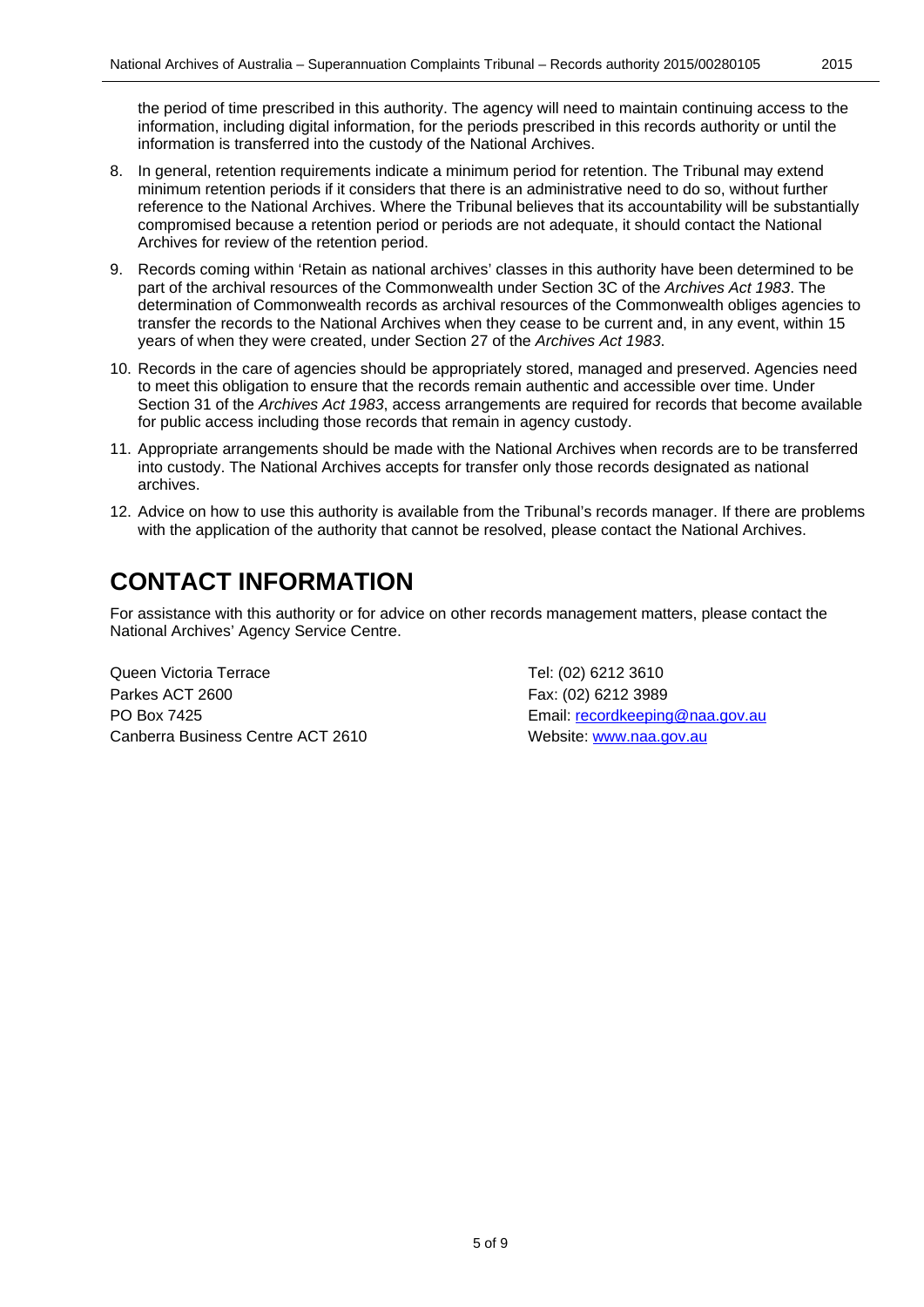### **AUTHORISATION**

### **RECORDS AUTHORITY 2014/00280105**

| Person to whom notice of | Ms Helen Davis                                                                          |
|--------------------------|-----------------------------------------------------------------------------------------|
| authorisation is given:  | Chairperson<br><b>Superannuation Complaints Tribunal</b><br>Level 7, 120 Collins Street |
|                          |                                                                                         |

| <b>Purpose:</b>     | Authorises arrangements for the disposal of records in accordance with<br>Section 24(2)(b) of the Archives Act 1983.                                                                            |
|---------------------|-------------------------------------------------------------------------------------------------------------------------------------------------------------------------------------------------|
|                     | Determines records classed as 'Retain as national archives' in this<br>records authority to be part of the archival resources of the<br>Commonwealth under Section 3C of the Archives Act 1983. |
|                     |                                                                                                                                                                                                 |
| <b>Application:</b> | All core business records relating to Superannuation Complaints<br>Resolution.                                                                                                                  |
|                     |                                                                                                                                                                                                 |

Melbourne VIC 3000

This authority gives permission for the destruction, retention or transfer to the National Archives of Australia of the records described. This authority will apply only with the consent of the agency currently responsible for the business documented in the records described.

### **Authorised by Date of issue:**

Christine Johnston 26 November 2015 Assistant Director-General A/g National Archives of Australia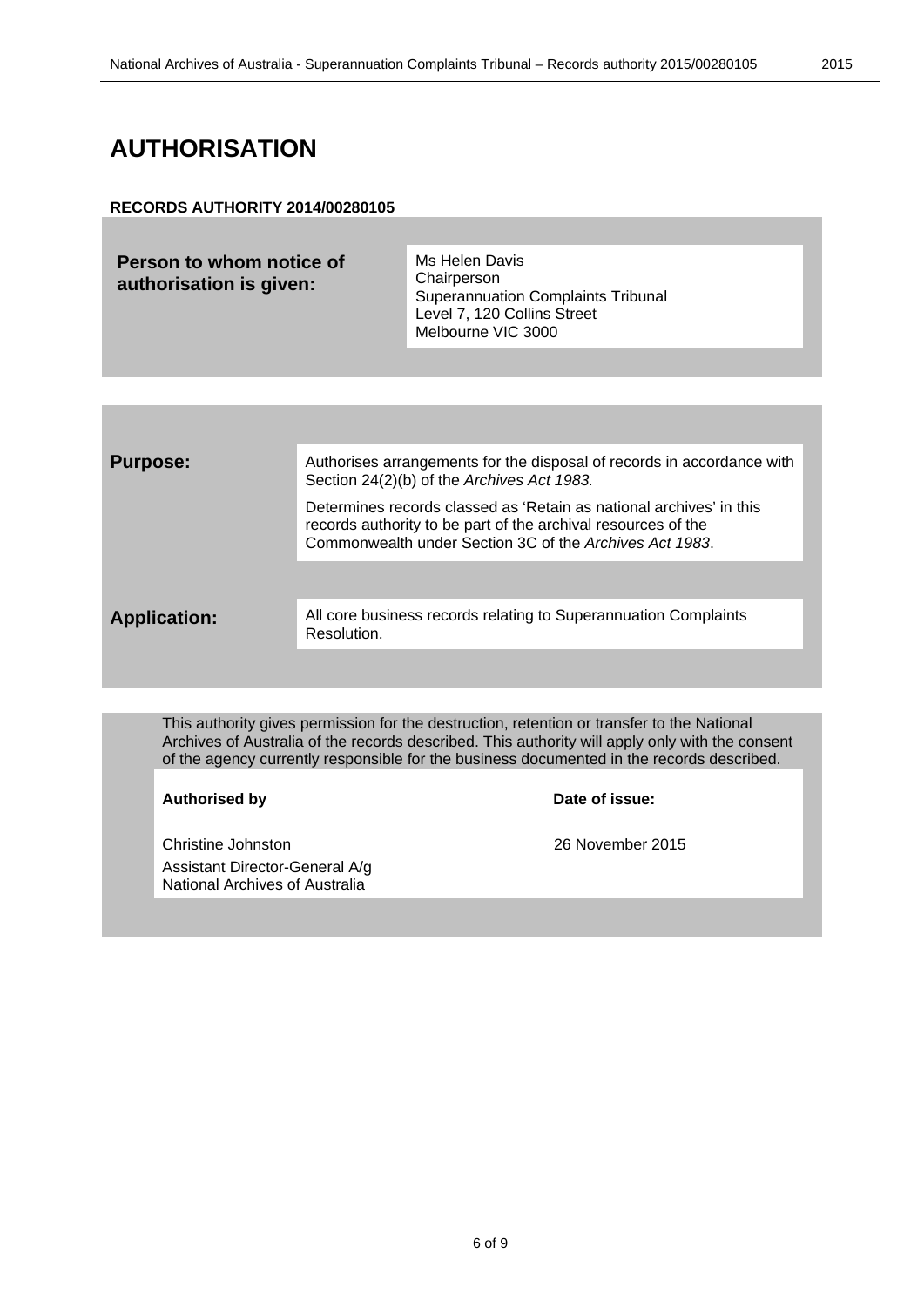The core business of resolving superannuation related complaints, including complaints in the areas of regulated superannuation funds, annuities and deferred annuities, and retirement savings accounts.

The **core activities** include:

- receiving and assessing complaints to determine jurisdiction;
- investigating complaints, including obtaining submissions and evidence;
- withdrawal of complaints, by the plaintiff or the Tribunal;
- conducting conciliation conferences;
- conducting formal reviews of complaints;
- constituting a panel of tribunal members for review meetings;
- making determinations;
- referring complaints to external authorities; and
- managing appeals and reviews of tribunal decisions, including appeals to higher authorities.

The performance of the core business is supported by **general activities** such as

- developing, implementing and reviewing policies, rules and procedures;
- negotiating, establishing and implementing agreements and contracts;
- planning and reviewing;
- delegating powers and authorising actions;
- making administrative arrangements to support conciliation conferences and review panel meetings, such as arranging venues and interpreter services; and
- handling routine enquiries.

### *Cross references to AFDA Express*

*For advice, briefs and submissions to the portfolio Minister, cabinet submissions and the organisation's participation in formal inquiries, use GOVERNMENT RELATIONS.*

*For development of new legislation and amendments to existing legislation, use GOVERNMENT RELATIONS and/or STRATEGIC MANAGEMENT.*

*For media releases, use COMMUNITY RELATIONS and/or GOVERNMENT RELATIONS.*

*For freedom of information requests, use INFORMATION MANAGEMENT.*

*For managing legal services, including providing legal advice and litigation activities, use LEGAL SERVICES.*

*For developing and executing contracts under seal or deeds, use CONTRACTS UNDER SEAL/DEEDS.*

### *Cross references to other records authorities*

*For statutory and non-statutory advisory bodies, such as the Superannuation Complaints Tribunal Advisory Council, use ADVISORY BODIES.*

*For managing relationships with other tribunals, government and community stakeholders, including the provision of information and advice, and establishing external committees, use General Records Authority 2011/00681744 – TRIBUNAL EXTERNAL RELATIONS.*

*For establishing and managing the administration of the tribunal, including the appointment and terms and conditions of statutory appointees, the development of related tribunal policies, and establishing internal committees, use General Records Authority 2011/00681744 – TRIBUNAL MANAGEMENT AND STATUTORY APPOINTMENTS.*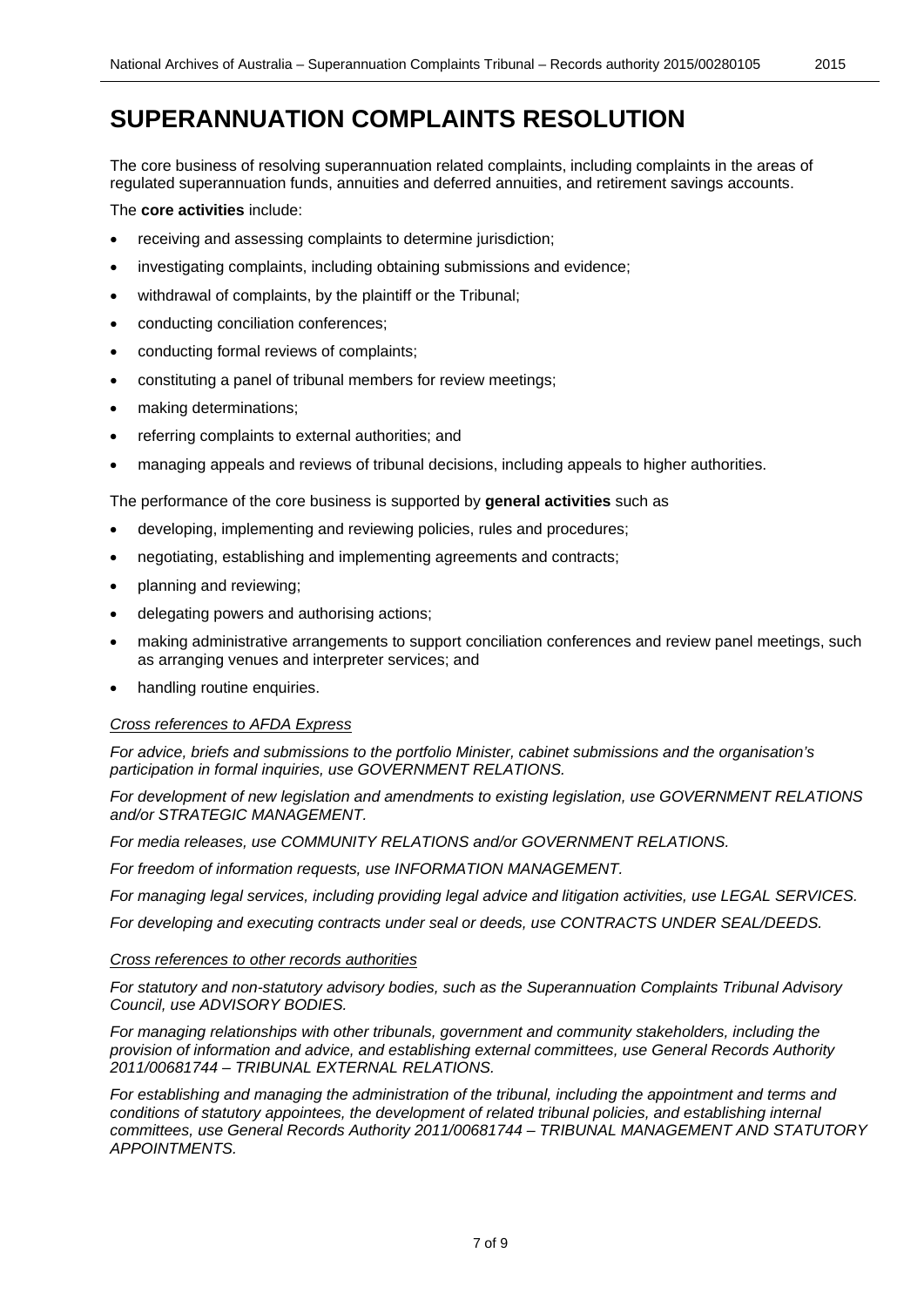# **SUPERANNUATION COMPLAINTS RESOLUTION**

| <b>Class no</b> | <b>Description of records</b>                                                                                                                                                                                                                                                                                                                                                                                                                                                                                                                                                                                                                                    | <b>Disposal</b><br>action          |
|-----------------|------------------------------------------------------------------------------------------------------------------------------------------------------------------------------------------------------------------------------------------------------------------------------------------------------------------------------------------------------------------------------------------------------------------------------------------------------------------------------------------------------------------------------------------------------------------------------------------------------------------------------------------------------------------|------------------------------------|
| 61808           | The following significant records documenting:                                                                                                                                                                                                                                                                                                                                                                                                                                                                                                                                                                                                                   | Retain as                          |
|                 | developing and reviewing high-level tribunal policies, plans, rules and<br>$\bullet$<br>procedures that support the core business (eg Chairperson's Guidelines<br>and Procedural Rules). Includes final versions, major drafts, stakeholder<br>consultation and supporting research;                                                                                                                                                                                                                                                                                                                                                                             | national<br>archives               |
|                 | master versions of complaint determinations;<br>$\bullet$                                                                                                                                                                                                                                                                                                                                                                                                                                                                                                                                                                                                        |                                    |
|                 | conducting complaint cases (ie complaint case records), that: are<br>$\bullet$<br>controversial or of considerable public interest; ground-breaking or<br>precedent setting; or result in substantial change to Tribunal policy,<br>processes or operations or changes to legislation. Includes registration of<br>complaint, submissions, investigation research and findings, conciliation<br>file notes and outcomes, review meeting minutes, and copies of<br>determinations. Also includes, where appropriate, negotiated agreements<br>(including deeds of settlement), referrals to appropriate external<br>authorities, and notice of formal withdrawal; |                                    |
|                 | appeals or reviews of decisions made by the Tribunal that: are precedent<br>$\bullet$<br>setting, controversial or of public interest; or, result in major changes to<br>agency policy or programs. Includes appeals to higher authorities such as<br>the Federal Court where the appeal results in a legal precedent;                                                                                                                                                                                                                                                                                                                                           |                                    |
|                 | summary records created to support the superannuation complaints<br>$\bullet$<br>resolution process, such as registers and databases consolidating<br>information on complaint reviews and resolutions (eg de-identified<br>determination summaries database);                                                                                                                                                                                                                                                                                                                                                                                                   |                                    |
|                 | final versions of significant agreements and contracts and supporting<br>$\bullet$<br>documents, that: relate to substantial funding arrangements or the<br>establishment of major partnerships and cooperative arrangements with<br>other governments, agencies and organisations; are controversial, of<br>public interest, or ground-breaking in nature; or have substantial<br>implications for the conduct of agency business. Includes memorandums<br>of understanding;                                                                                                                                                                                    |                                    |
|                 | high-level reviews of the core business, including strategic and major<br>$\bullet$<br>internal reviews. Includes final review reports, recommendations,<br>submissions, stakeholder consultations and supporting research; and                                                                                                                                                                                                                                                                                                                                                                                                                                  |                                    |
|                 | master versions of agency publications produced to support the core<br>$\bullet$<br>business. Includes guidelines, brochures and newsletters (eg Quarterly<br>Bulletin).                                                                                                                                                                                                                                                                                                                                                                                                                                                                                         |                                    |
| 61809           | Records documenting:                                                                                                                                                                                                                                                                                                                                                                                                                                                                                                                                                                                                                                             | Destroy 2                          |
|                 | routine enquiries which do not relate to an existing complaint; and<br>$\bullet$                                                                                                                                                                                                                                                                                                                                                                                                                                                                                                                                                                                 | years after<br>action<br>completed |
|                 | conducting complaint cases (ie complaint case records), that are received<br>$\bullet$<br>and assessed as being out of jurisdiction on the basis that the<br>complainant has not firstly raised and made reasonable efforts to resolve<br>the complaint with the superannuation provider/trustee/insurer.                                                                                                                                                                                                                                                                                                                                                        |                                    |
|                 | [For records documenting conducting complaint cases (ie complaint case<br>records), that are deemed within jurisdiction but are later withdrawn, use<br>classes 61808 and 61810.]                                                                                                                                                                                                                                                                                                                                                                                                                                                                                |                                    |